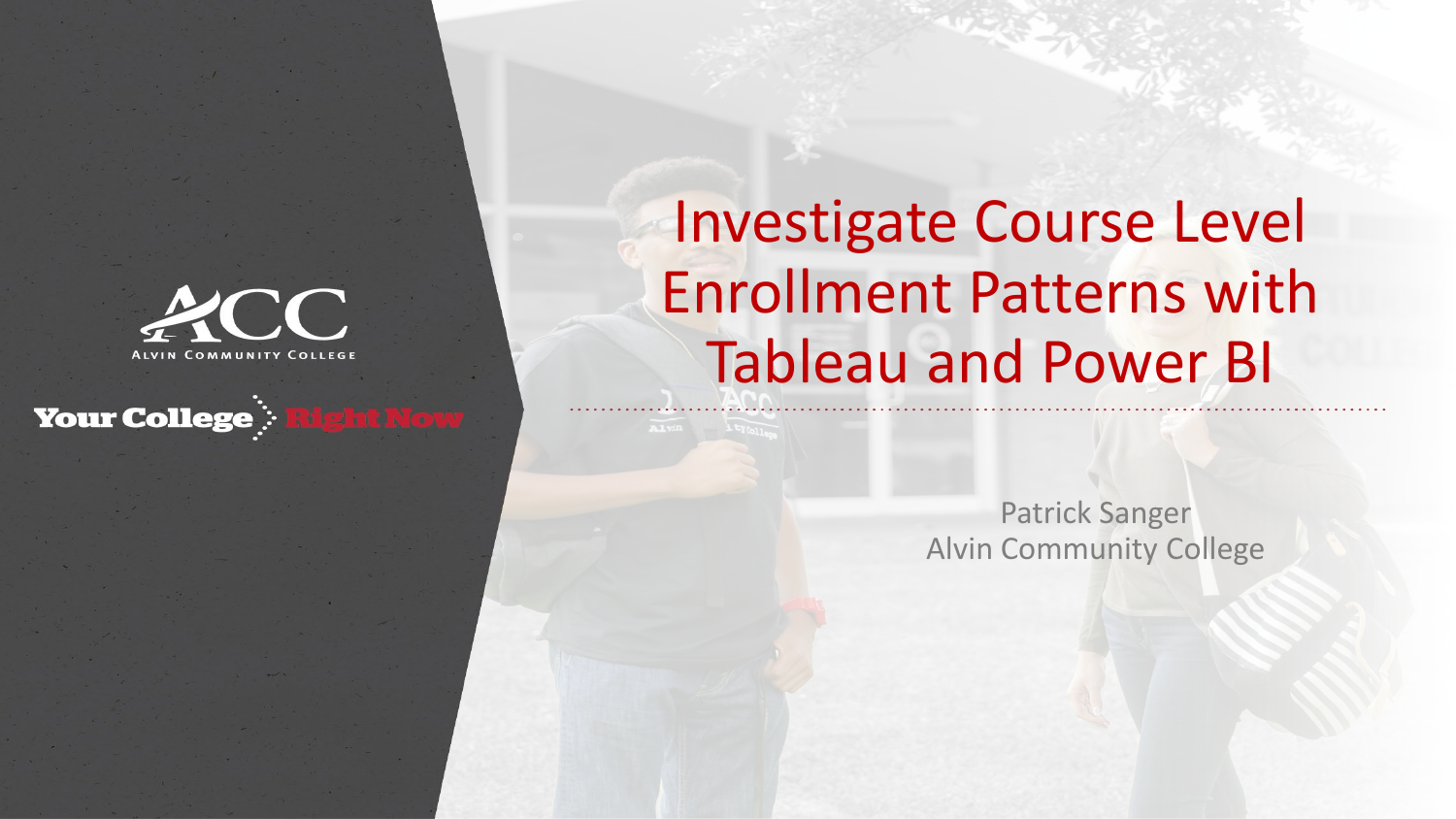

Who is Alvin Community College?

Alvin Community College is a medium sized college just south of Houston

We have a Fall unduplicated enrollment of 5,000

78% of our students are part-time

We use Ellucian Colleague, Zogotech, and Tableau

Our IER office consists of 3 full-time and 1 part-time

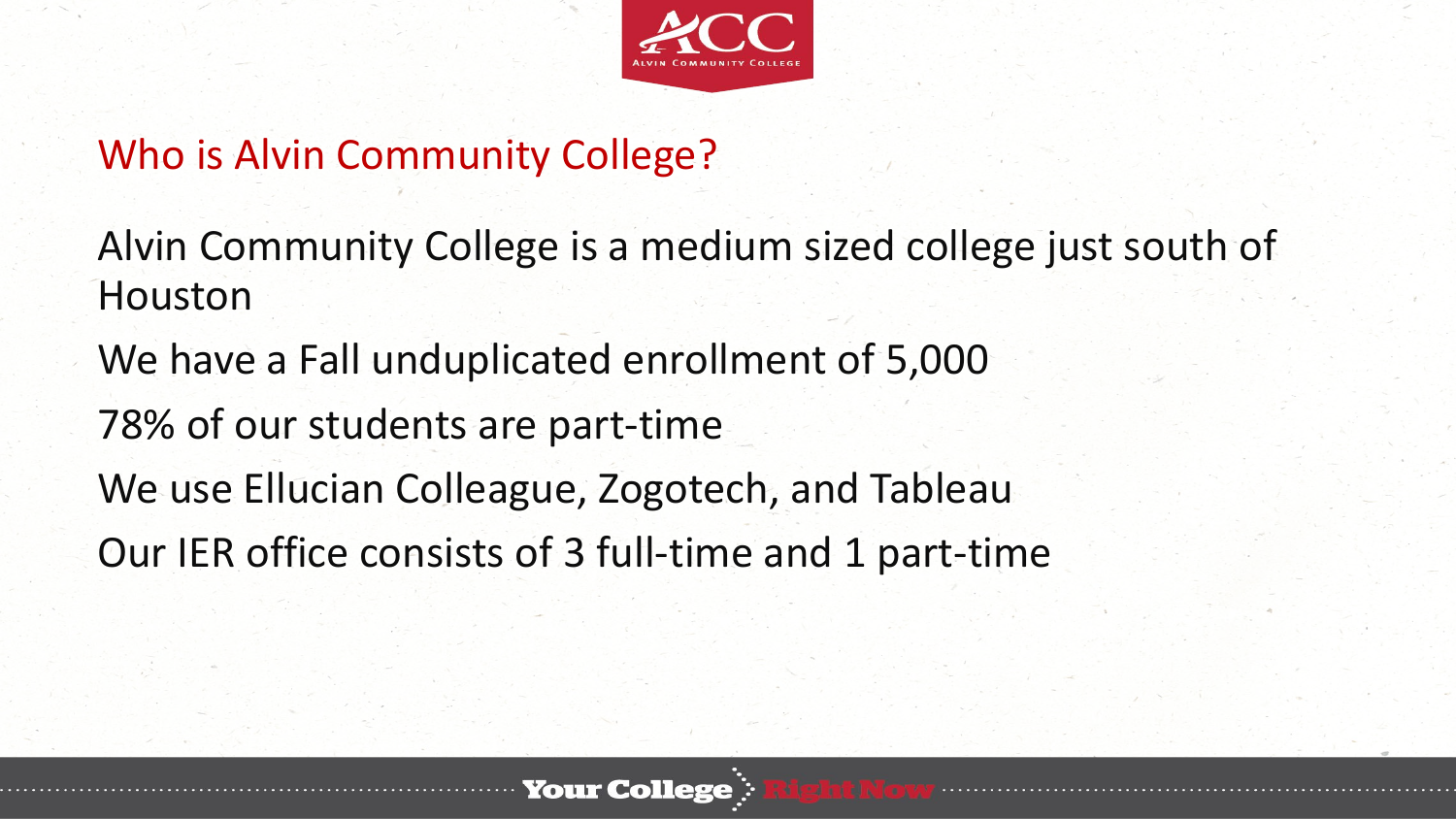

### Goals

There are 2 simple goals for this session:

- Show how a visual daily enrollment dashboard can help inform decisions
- Demonstrate how to create a daily enrollment dashboard with Tableau or Power BI

In order to do this we will be going back and forth between this PPT and the software, however I will document in the PPT how to make the dashboard so you can try it at home.

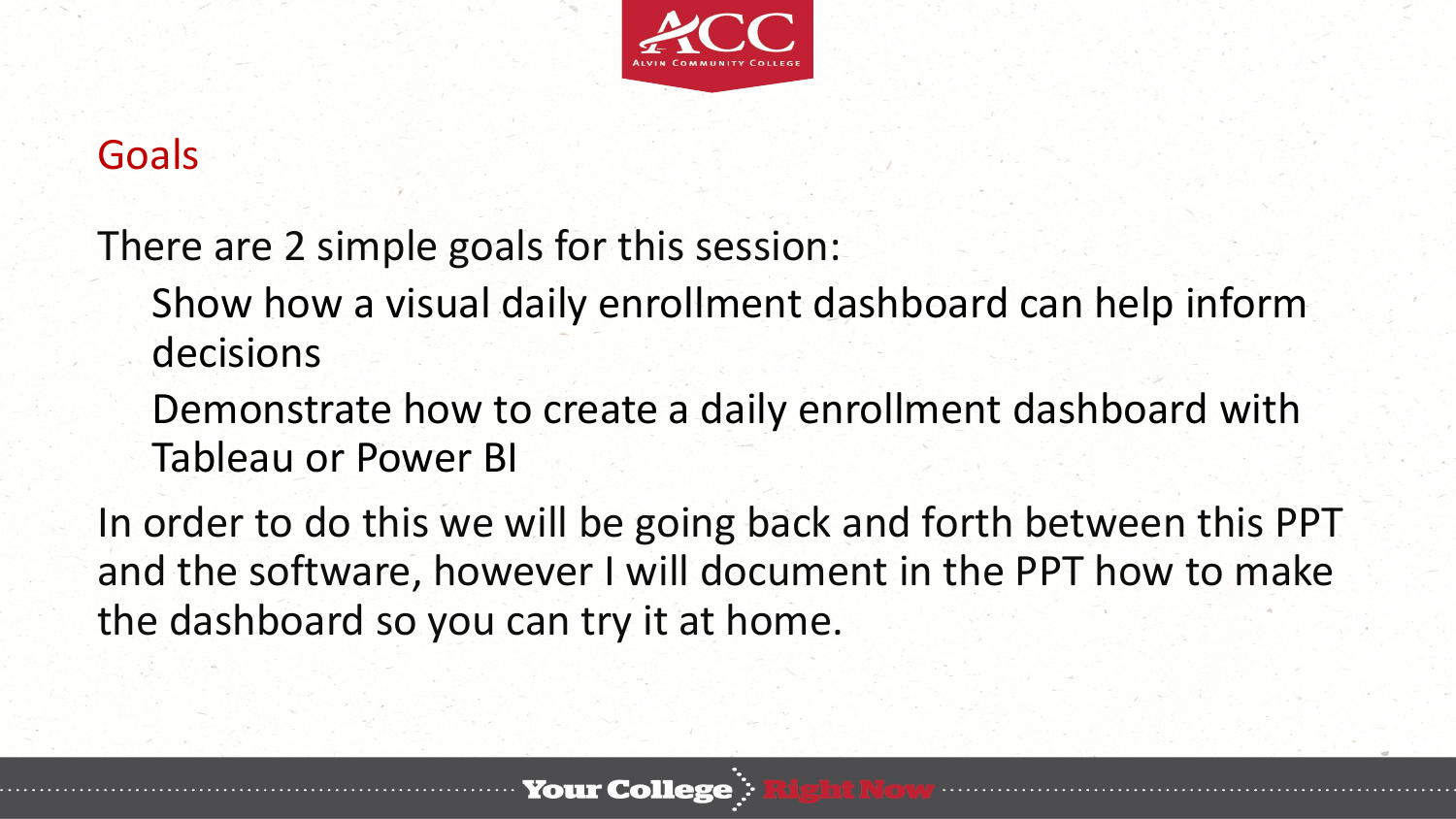

Daily Enrollment Dashboards

Most daily enrollment reports show what the current enrollment is as of that day with maybe a comparable equivalent to a prior day. While useful, it does not provide a quick visual to help us understand if there is an upcoming enrollment "bump" or if the course is off track from prior semesters.

One of the benefits of the dashboard we will talk about today is that administration and faculty could now look at the patterns and have data to back up decisions about staffing and cancellations, especially useful if a course has the majority of students typically enroll only days before the start.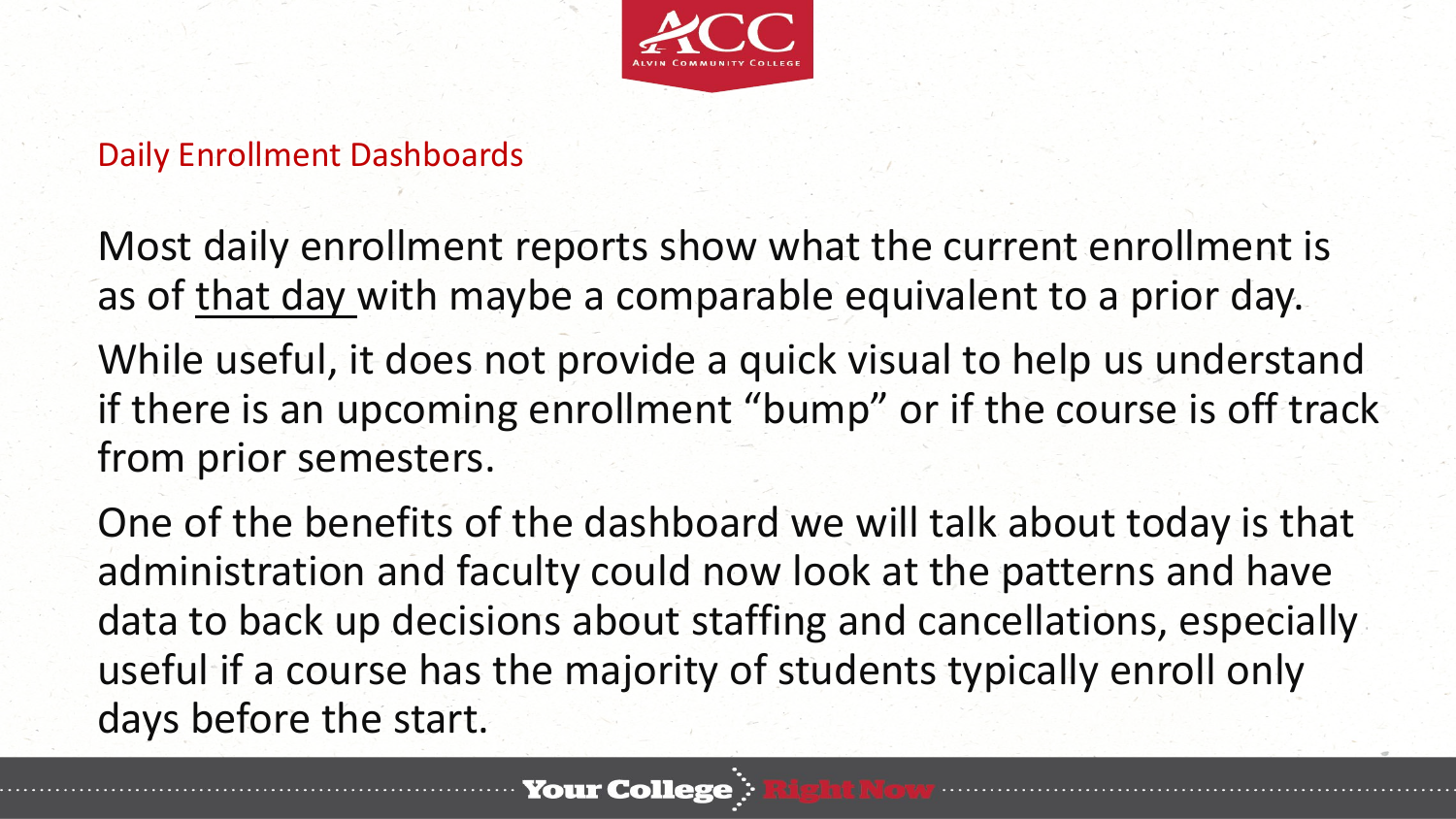

### College Level Example

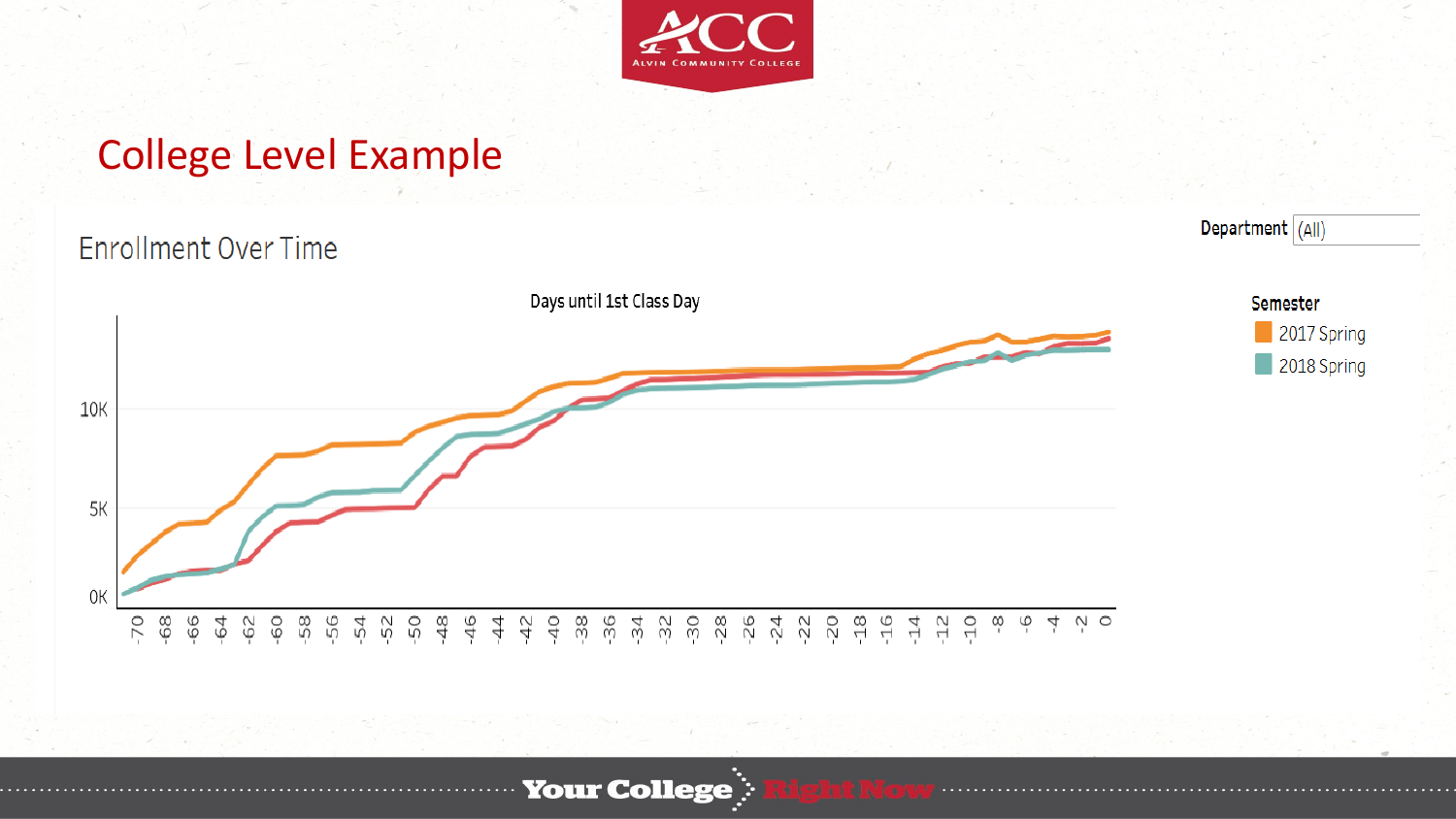

### Course Level Example

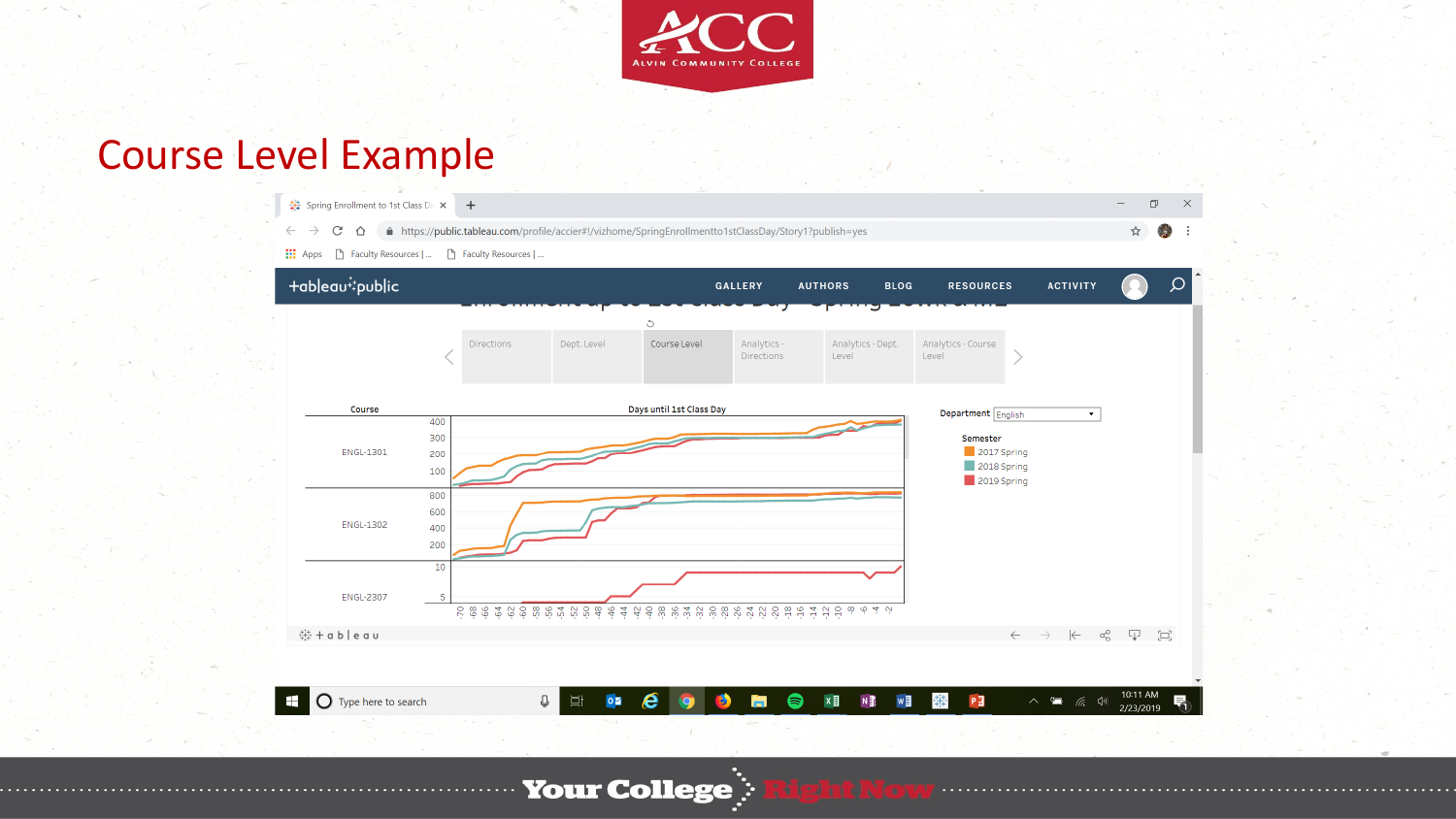

## Technical Info

Alvin Community College is an Ellucian Colleague school and uses Zogotech as a data warehouse. We use Tableau to create dashboards for our internal stakeholders. We are currently investigating the use of Power BI as well.

Tableau and Power BI can connect to a huge number of data sources, including Microsoft Analysis Services and SQL server, which is what Zogotech uses.

We use Tableau Public for publishing our data. We do not include any personally identifiable information on any dashboard and we hide the dashboard in Public.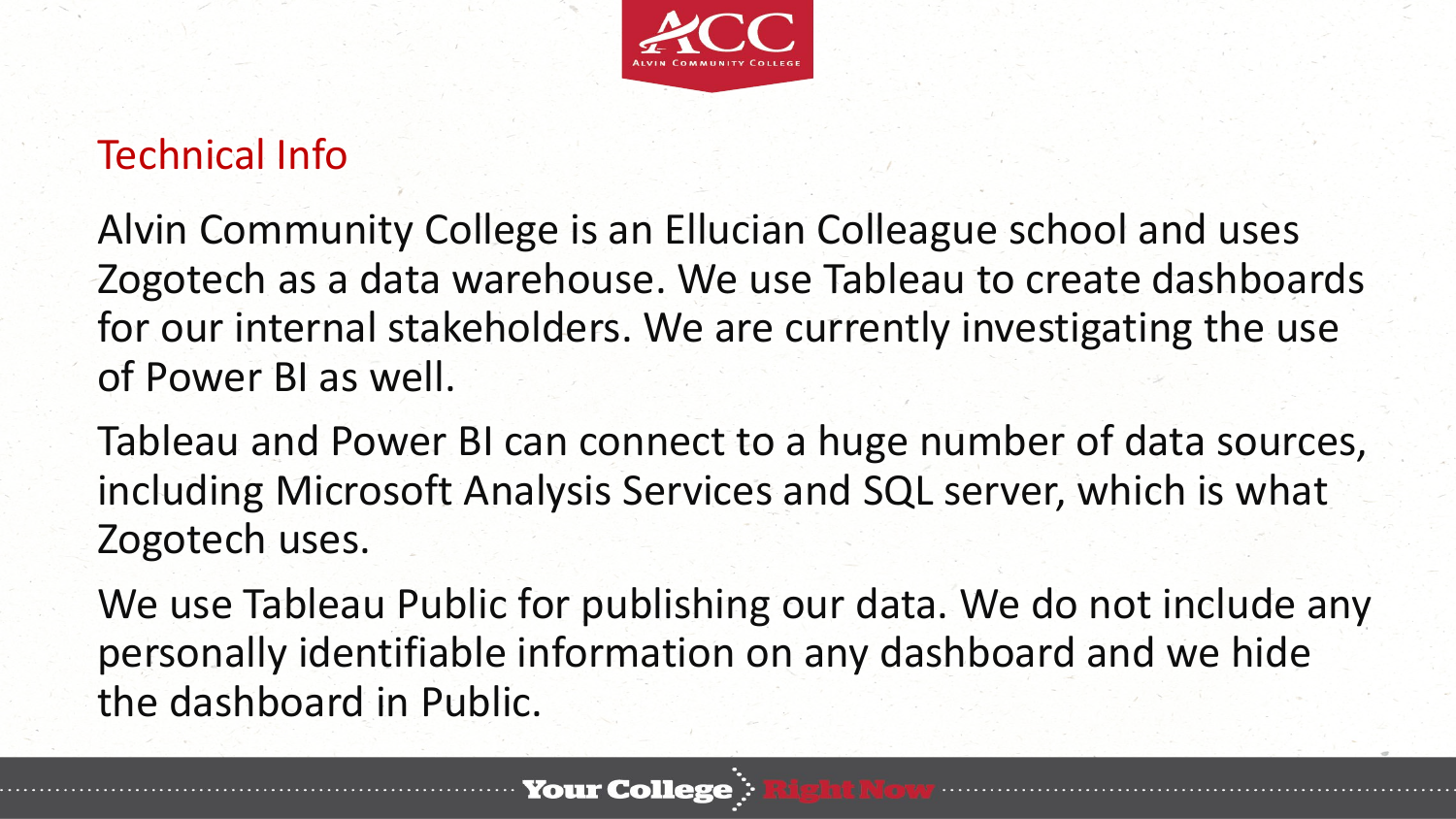

### dataset

We are using a simple excel data file that is representative of data you might have. It has the following characteristics/fields: Semester (Spring 2020, 2021, 2022) Department Subject and Course Census Date (in this example it is a countdown to  $1<sup>st</sup>$  class day) (30 days out to Census day) Headcount (in this example it is unduplicated)

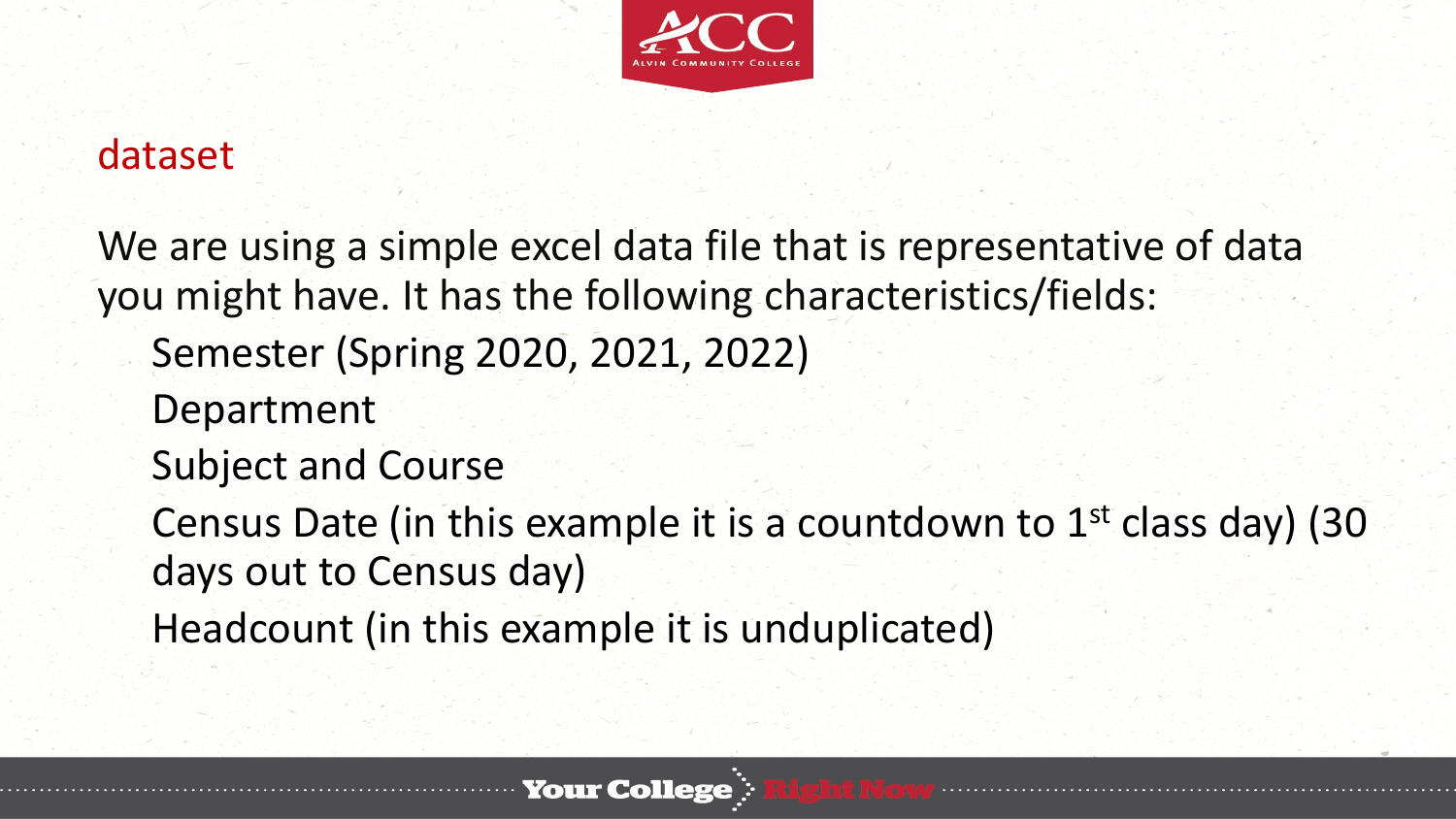

# Let's go to the dashboards

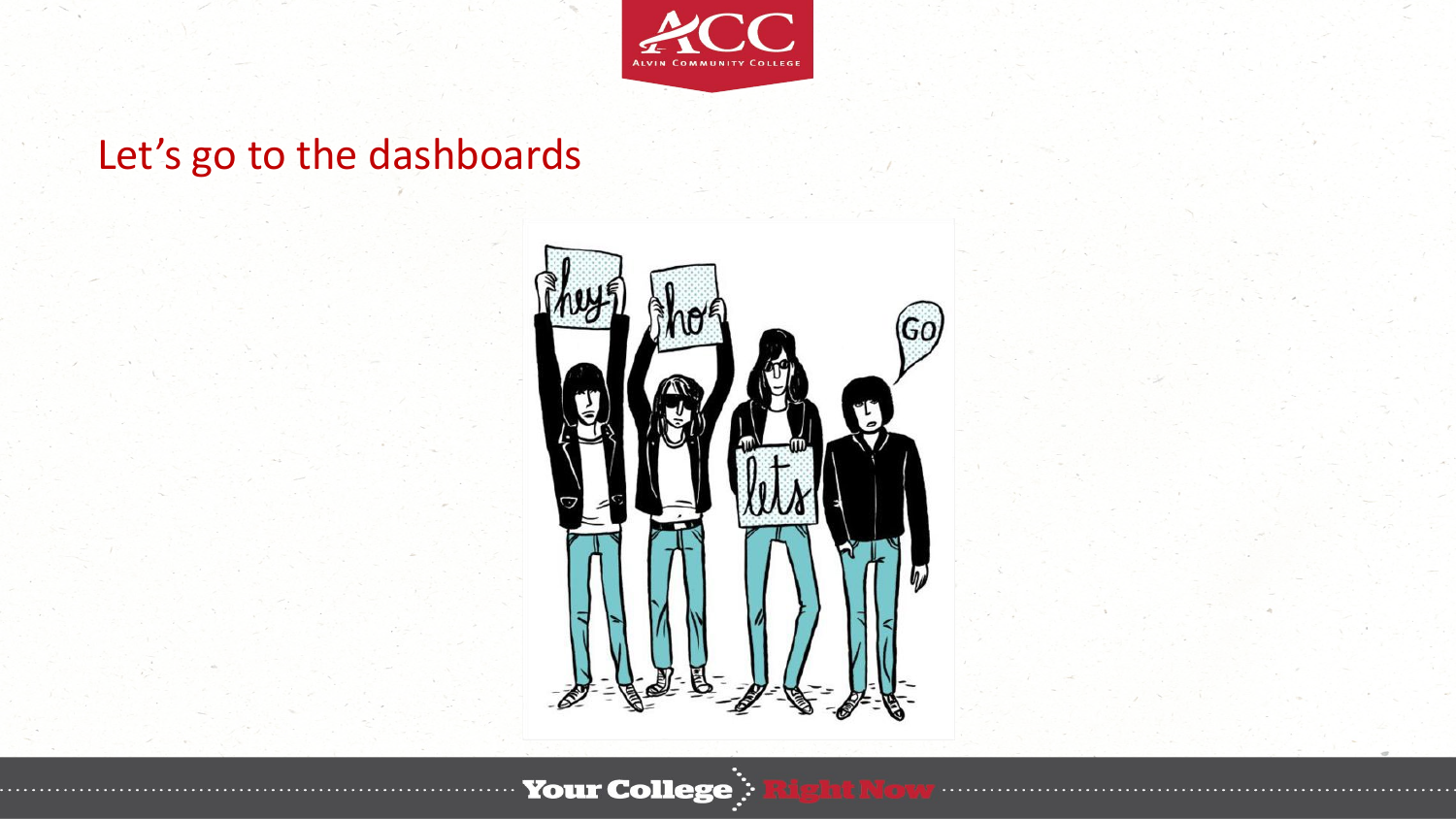

# Any Questions?

Pat Sanger [psanger@alvincollege.edu](mailto:psanger@alvincollege.edu) 281-756-3663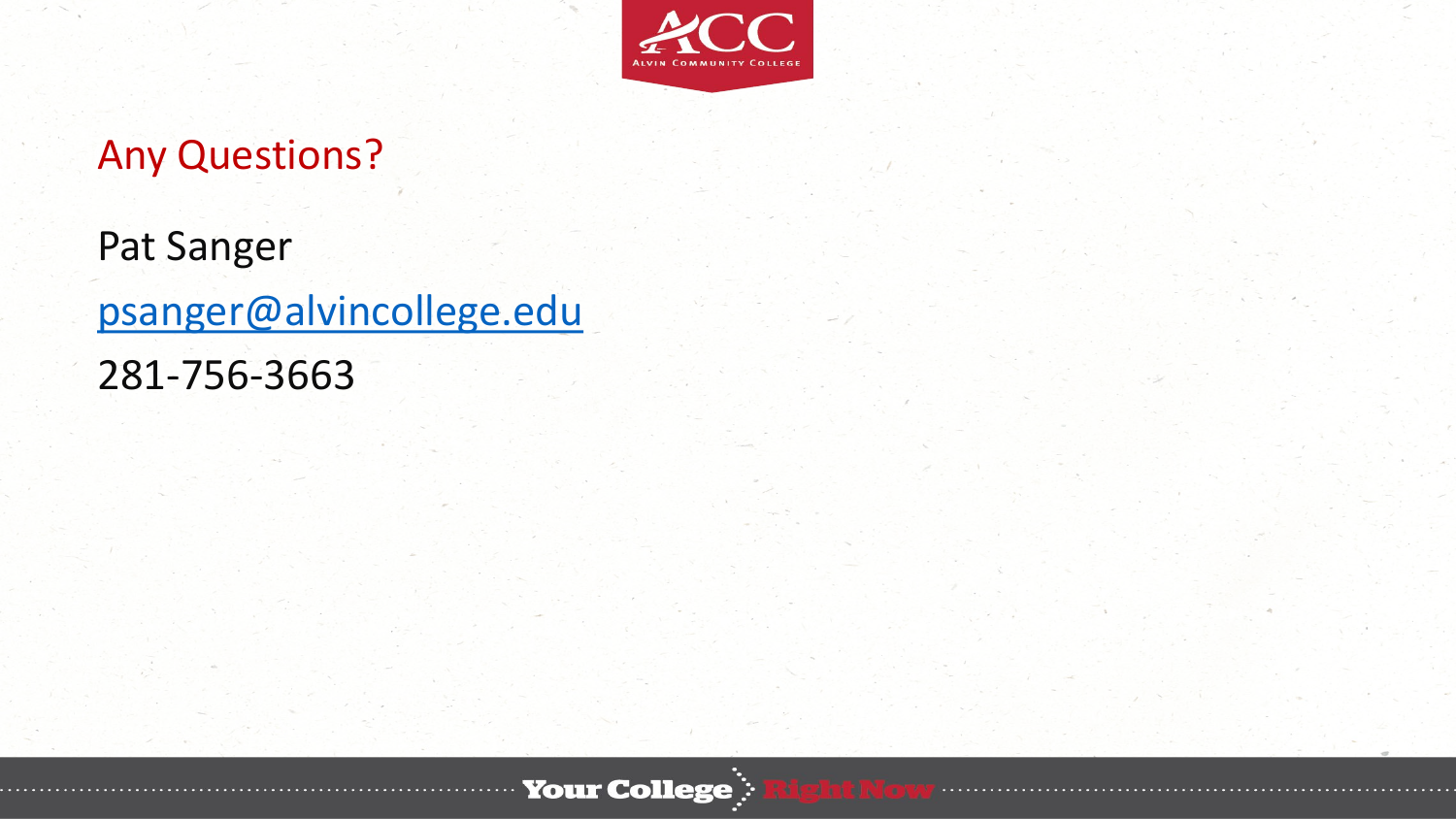

#### Manipulating the data

Currently we connect directly to Zogotech, our data warehouse, through a SQL connection.

This means just connect to the live data so that all we need to do is open the tableau file, refresh, and upload the latest version to Public.

We are currently investigating Power Bi and it's capabilities.

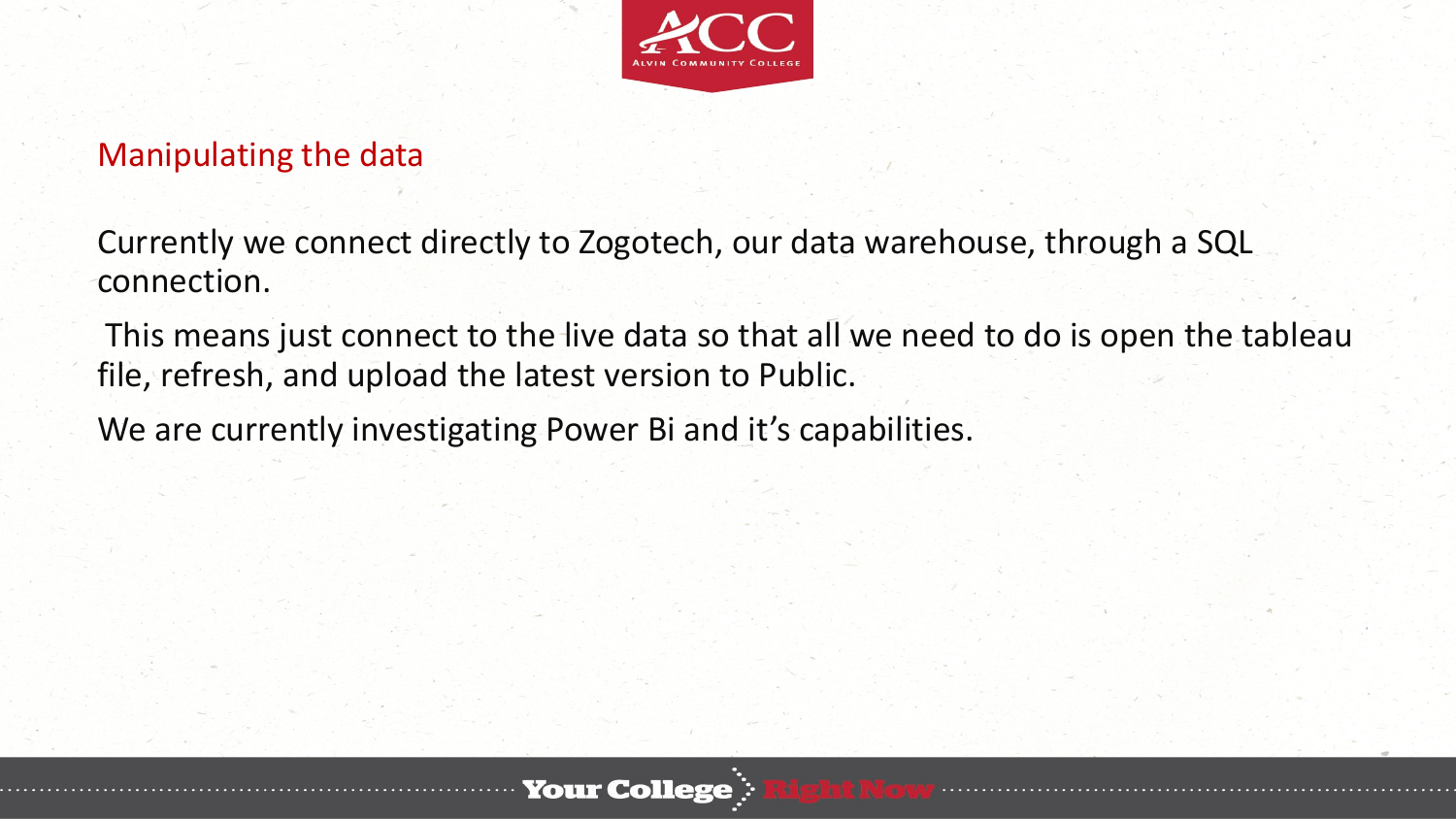

#### Let's make a dashboard!

#### Open Tableau

Connect to your file (in this case it is an excel file

If you have more than one worksheet in the file you will need to pick the worksheet that has your data and drag it to the top middle of the screen (our worksheet is called TAIR)

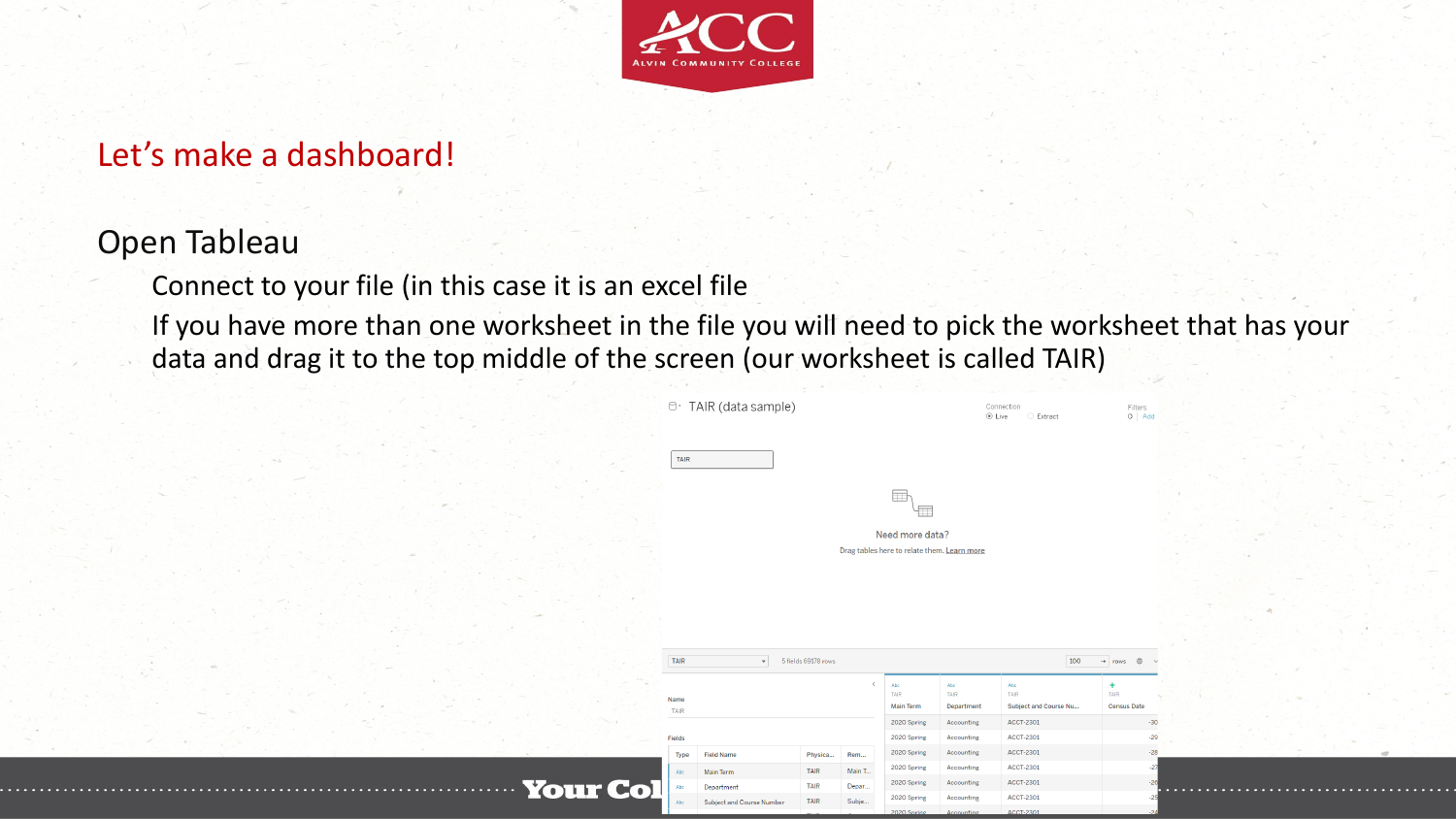

#### Let's make a dashboard!

### Go to Sheet 1 (it's a default name Tableau uses)

- 1) Drag Census Date to Dimensions, then to Columns
- 2) Drag Subject and Course number to Rows
- 3) Drag Headcount (from the Measures) to Rows after Course
- 4) Drag Main Term and drop it onto the Color option in the Marks Card
- 5) Drag Department into the Filters Card (Choose a Department or all)
- 6) Anything in a filters card will be able to be used as a filter in the dashboard
- 7) We also need to right-click on Date and Sort it Descending (otherwise it goes from 1<sup>st</sup> day out)

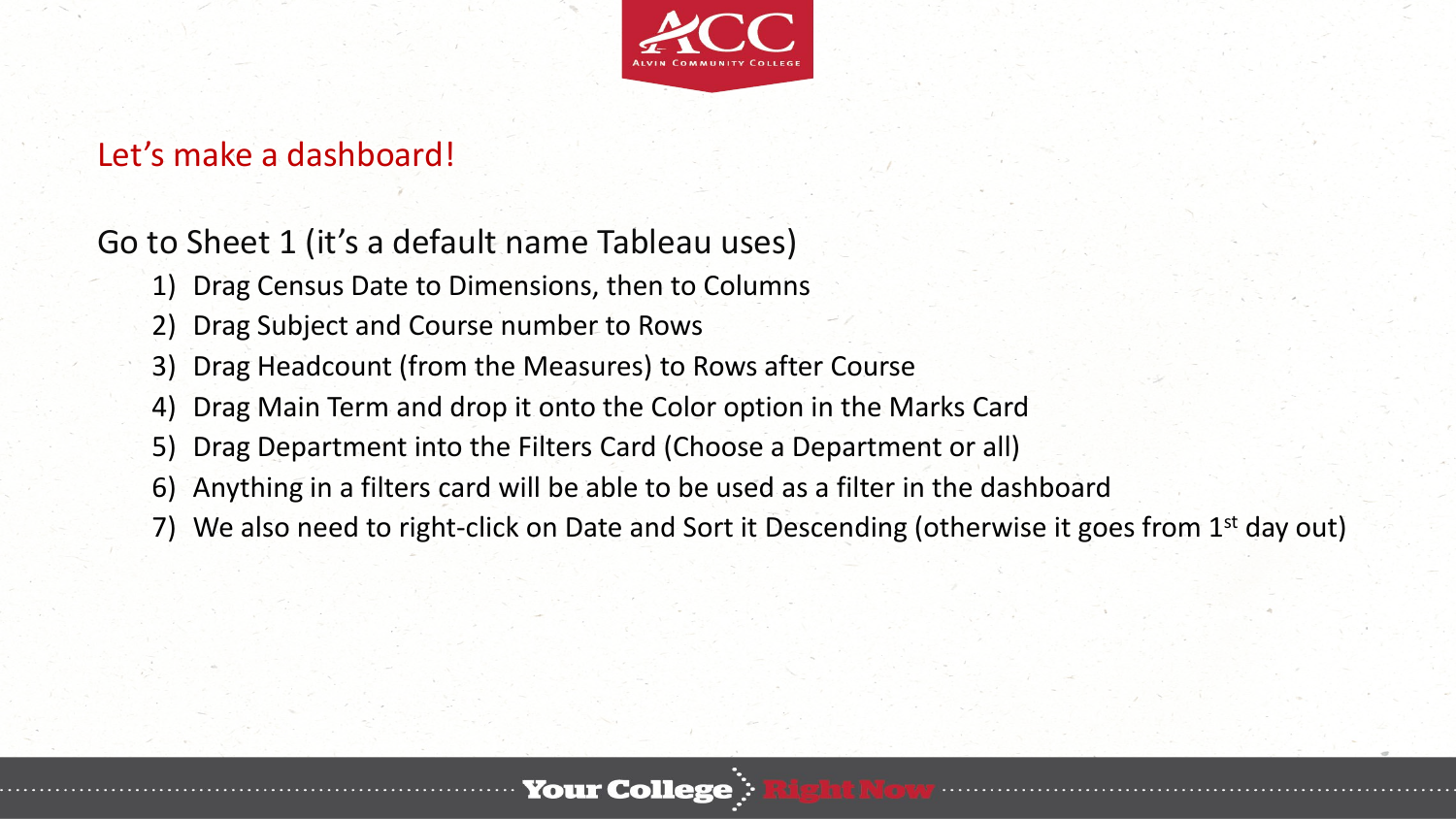

### Let's make a dashboard!

Let's put this sheet in a Dashboard!

Click Dashboard – New Dashboard

You'll see the sheet listed on the left – drag sheet 1 over

This will put the courses on the page – click the courses block and use the down arrow at the edge of the courses and choose FIT – Fit Width.

Then use the arrow again to open the filters and choose Department. This adds a Department filter.

Click on Department and use the arrow to change it to Single Value dropdown (my preference)

I also changed the Title of the sheet to Enrollment to 1<sup>st</sup> Day

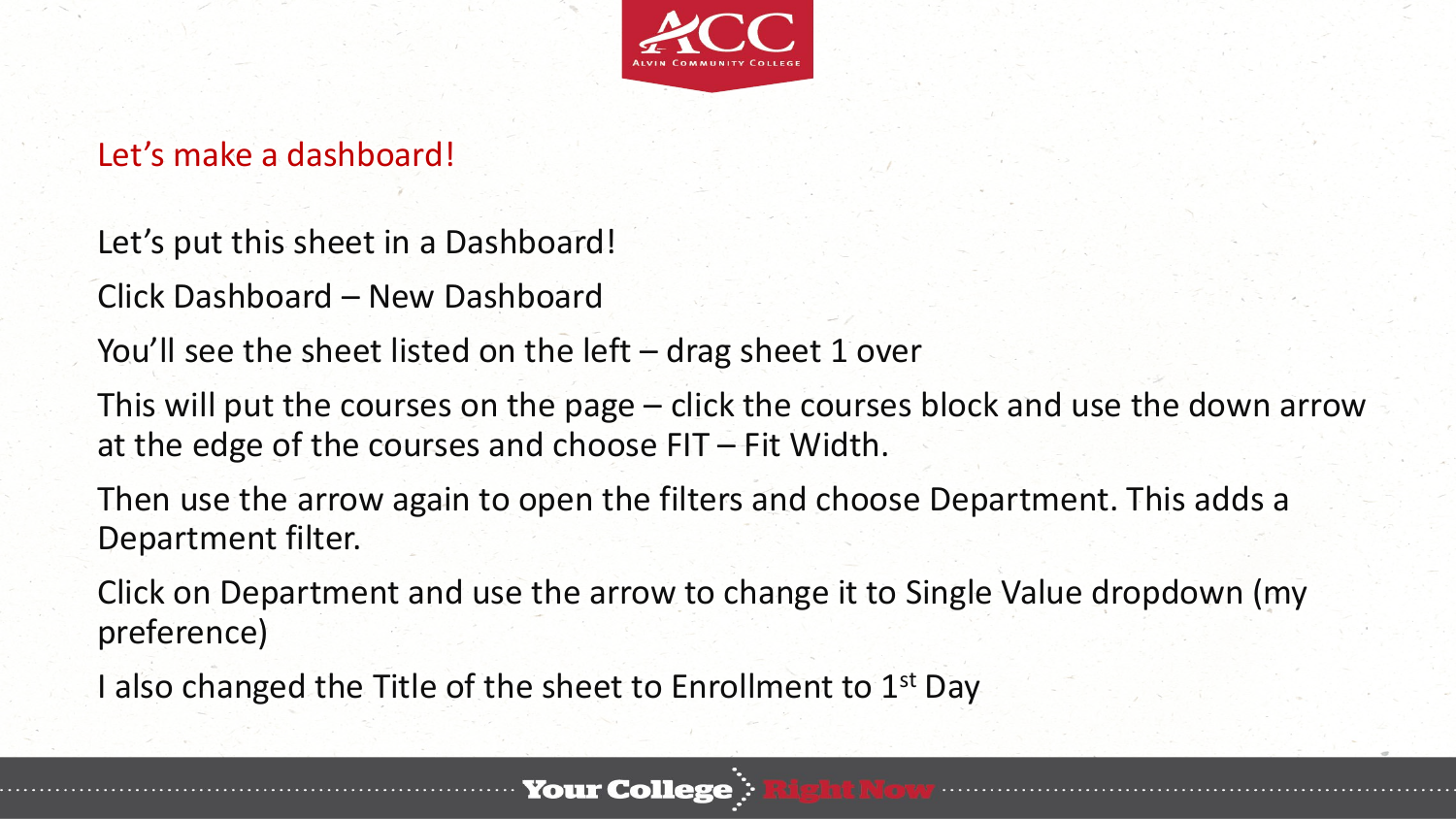

### Tableau Finishing Up

Now you can publish these to Tableau Public!

You may find that you want to mess with the size of the Dashboard (it has width and height options).

When you go to publish it will have few steps – such as having you run an extract (Data – extract data). Any time you update your data source you will need to run this again.

You can just append any new data to the data file, open Tableau, run the extract, check everything is showing, and then publish it again.